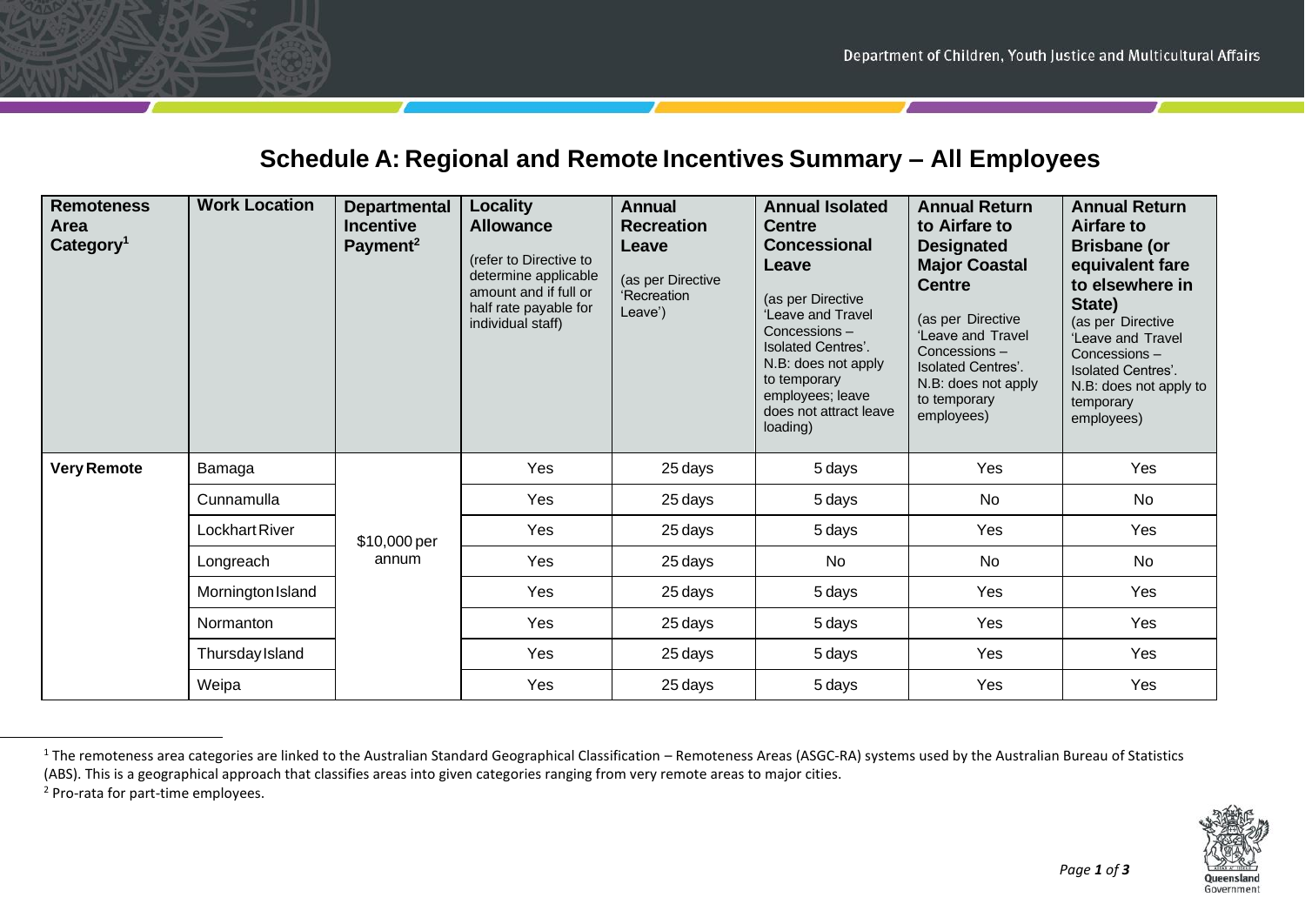т

| <b>Remoteness</b><br><b>Area Category</b> | <b>Work</b><br>Location | <b>Departmental</b><br><b>Incentive</b><br>Payment <sup>3</sup> | <b>Locality</b><br><b>Allowance</b><br>(refer to Directive to<br>determine applicable<br>amount and if full or<br>half rate payable for<br>individual staff) | <b>Annual</b><br><b>Recreation</b><br>Leave<br>(as per Directive<br>'Recreation<br>Leave') | <b>Annual Isolated</b><br><b>Centre</b><br><b>Concessional</b><br>Leave<br>(as per Directive 'Leave<br>and Travel<br>Concessions - Isolated<br>Centres'. Does not<br>apply to temporary<br>employees. Does not<br>attract leave loading) | <b>Annual Return</b><br>to Airfare to<br><b>Designated</b><br><b>Major Coastal</b><br><b>Centre</b><br>(as per Directive<br>'Leave and Travel<br>Concessions-<br><b>Isolated Centres'.</b><br>Does not apply to<br>temporary<br>employees) | <b>Annual Return</b><br><b>Airfare to</b><br><b>Brisbane</b> (or<br>equivalent fare<br>to elsewhere in<br>state)<br>(as per Directive<br>'Leave and Travel<br>Concessions - Isolated<br>Centres'. Does not<br>apply to temporary<br>employees) |
|-------------------------------------------|-------------------------|-----------------------------------------------------------------|--------------------------------------------------------------------------------------------------------------------------------------------------------------|--------------------------------------------------------------------------------------------|------------------------------------------------------------------------------------------------------------------------------------------------------------------------------------------------------------------------------------------|--------------------------------------------------------------------------------------------------------------------------------------------------------------------------------------------------------------------------------------------|------------------------------------------------------------------------------------------------------------------------------------------------------------------------------------------------------------------------------------------------|
| Remote                                    | Charleville             | \$7500<br>per annum                                             | Yes                                                                                                                                                          | 25 days                                                                                    | <b>No</b>                                                                                                                                                                                                                                | No                                                                                                                                                                                                                                         | No                                                                                                                                                                                                                                             |
|                                           | Cooktown                |                                                                 | Yes                                                                                                                                                          | 25 days                                                                                    | 5 days                                                                                                                                                                                                                                   | Yes                                                                                                                                                                                                                                        | Yes                                                                                                                                                                                                                                            |
|                                           | Mount Isa               |                                                                 | Yes                                                                                                                                                          | 25 days                                                                                    | No                                                                                                                                                                                                                                       | No                                                                                                                                                                                                                                         | No                                                                                                                                                                                                                                             |
|                                           | Palm Island             |                                                                 | Yes                                                                                                                                                          | 25 days                                                                                    | 5 days                                                                                                                                                                                                                                   | Yes                                                                                                                                                                                                                                        | Yes                                                                                                                                                                                                                                            |
|                                           | St George               |                                                                 | Yes                                                                                                                                                          | 20 days                                                                                    | No                                                                                                                                                                                                                                       | No                                                                                                                                                                                                                                         | No                                                                                                                                                                                                                                             |
| <b>Outer Regional</b>                     | Atherton                | \$5000<br>per annum                                             | Yes                                                                                                                                                          | 25 days                                                                                    | No                                                                                                                                                                                                                                       | No                                                                                                                                                                                                                                         | No                                                                                                                                                                                                                                             |
|                                           | Emerald                 |                                                                 | Yes                                                                                                                                                          | 20 days                                                                                    | <b>No</b>                                                                                                                                                                                                                                | <b>No</b>                                                                                                                                                                                                                                  | No                                                                                                                                                                                                                                             |
|                                           | Roma                    |                                                                 | Yes                                                                                                                                                          | 20 days                                                                                    | No                                                                                                                                                                                                                                       | No                                                                                                                                                                                                                                         | No                                                                                                                                                                                                                                             |
|                                           | Murgon                  | \$2500 per annum                                                | Yes                                                                                                                                                          | 20 days                                                                                    | No                                                                                                                                                                                                                                       | No                                                                                                                                                                                                                                         | No                                                                                                                                                                                                                                             |
| Inner Regional                            | Kingaroy                | \$2500 per annum                                                | Yes                                                                                                                                                          | 20 days                                                                                    | <b>No</b>                                                                                                                                                                                                                                | <b>No</b>                                                                                                                                                                                                                                  | <b>No</b>                                                                                                                                                                                                                                      |